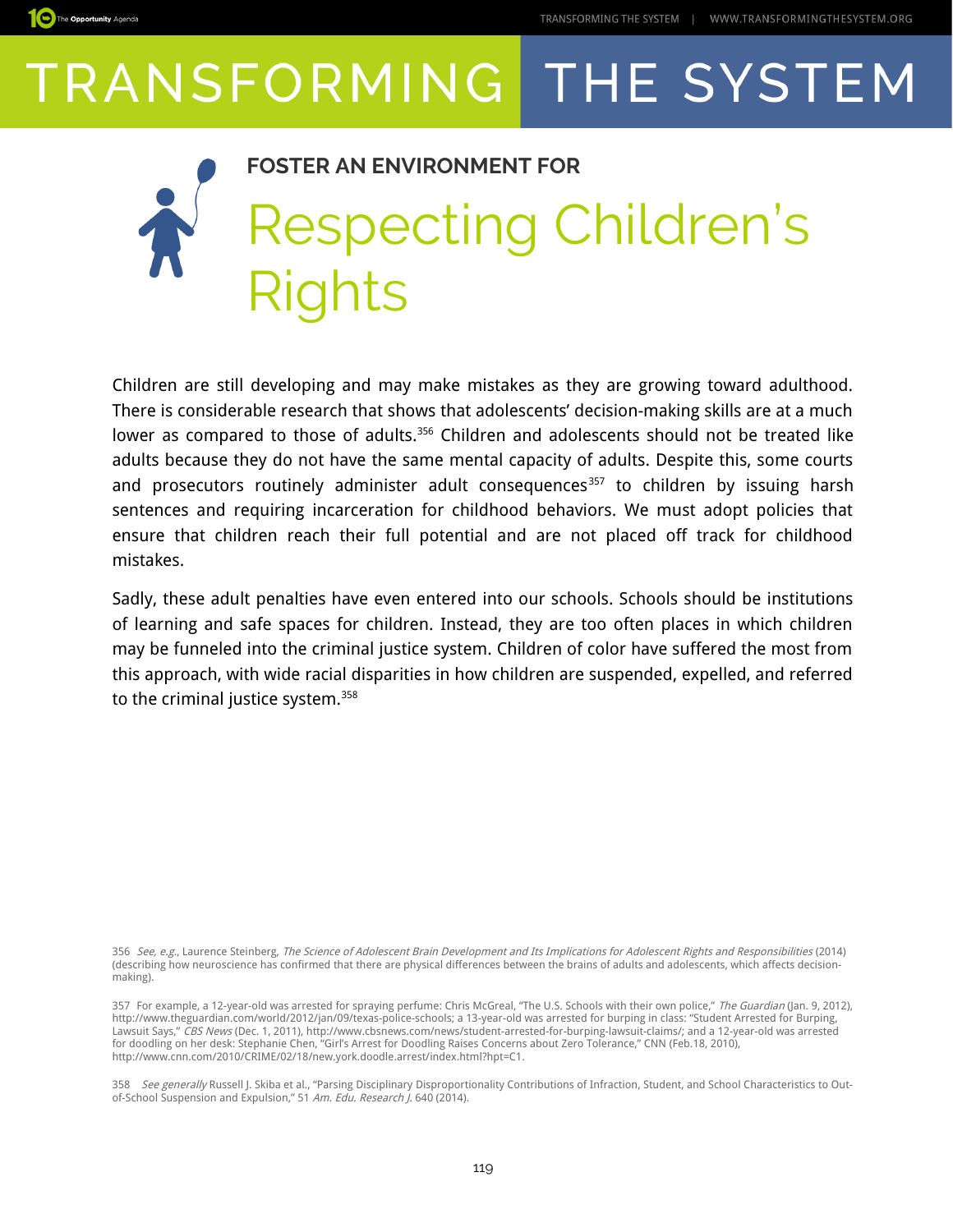

### Ensuring that children are treated appropriately for their age<sup>[359](#page-1-0)</sup>

The juvenile justice system has made inroads, leading to a 45 percent reduction in juvenile incarceration since the 1990s. $360$  However, additional work needs to be done to ensure that young people are not treated as adults in the criminal justice system; alternatives to incarceration are fully developed; facilities are rehabilitative and appropriate for all children, specifically by ensuring that juvenile facilities for girls are examined through a gender-specific lens and developed to accommodate their needs; and young people are not exposed to abusive conditions when incarcerated. In 2012 the U.S. Supreme Court found that mandatory life without parole was unconstitutional as it violated the Eighth Amendment. The ruling in Miller v. Alabama required both states and the federal government to consider the particular circumstances of the juvenile defendant in determining an individual's sentence. [361](#page-1-2) The 2016 case Montgomery v. Alabama ensured that that decision was applied retroactively.<sup>[362](#page-1-3)</sup>

#### **Congress, the DOJ,** and **state legislatures** should:

- $\blacktriangleright$ Strengthen the Juvenile Justice and Delinquency Prevention Act,<sup>[363](#page-1-4)</sup> which focuses on the prevention and control of crime conducted by young people and improving the juvenile justice system;
- Support evidence-supported programs with technical support, incentive grants, and information sharing;<sup>[364](#page-1-5)</sup>
- "Expand flexibility in funding, so that local jurisdictions may spend funds now used for housing some of their youths in large state youth lockups on less costly communitybased programs supported by research. Effective community-based models include multi-systemic therapy, victim-offender mediation, mentoring, vocational programs, and

<span id="page-1-3"></span>362 577 U.S. \_\_\_2016 (2016).

<span id="page-1-5"></span>364 Mark Soler et al., "Juvenile Justice: Lessons for a New Era," 16 Georgetown J. on Poverty L. & Pol'y 483, 538-41 (2009).

<span id="page-1-0"></span><sup>359</sup> See generally Terrance Laney & Janaé Bonsu, Black Youth Project, Agenda to Keep Us Safe 100 (2016), http://agendatobuildblackfutures.org/wpcontent/uploads/2016/01/BYP100-Agenda-to-Keep-Us-Safe-AKTUS.pdf (addressing the need for policies that protect youth of color to reverse their overcriminalization).

<span id="page-1-1"></span><sup>360</sup> Justice Policy Institute, Sticker Shock: Calculating the Full Price Tag for Youth Incarceration 2 (2014).

<span id="page-1-2"></span><sup>361</sup> 132 S. Ct. 2455 (2012).

<span id="page-1-4"></span><sup>363</sup> Juvenile Justice and Delinquency Prevention Act, Pub. L. No. 93-415, 42 U.S.C. § 5601 et seq.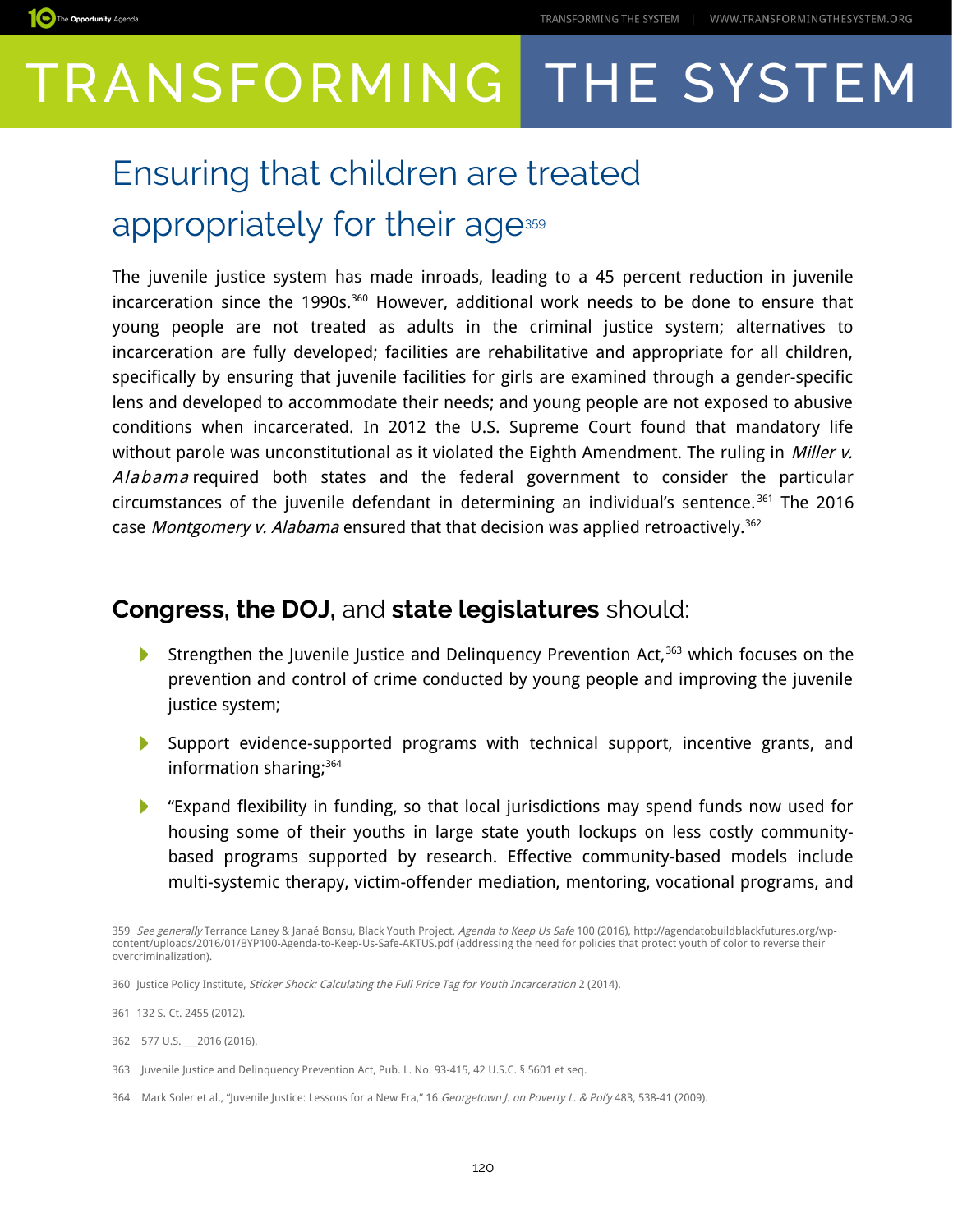group homes modeled after those in Missouri for youths that require a residential setting;"[365](#page-2-0)

- De-incentivize programs that have been proven ineffective at reducing the rate of juvenile offenses, such as "Scared Straight" and boot camps programs;<sup>[366](#page-2-1)</sup>
- Eliminate the automatic transfer of young people into adult courts; $367$ N
- N Abolish life without parole for offenses committed before the individual was 18 years of age;[368](#page-2-3)
- "Approve standards recommended by the National Prison Rape Elimination Commission addressing the prevention, detection, and response to sexual misconduct in facilities that incarcerate adults and youth";<sup>[369](#page-2-4)</sup>
- "Collect better data about pregnant girls in the juvenile justice system, and support provisions in the reauthorization of the JJDPA [Juvenile Justice and Delinquency Prevention Act] to improve data collection regarding this population", $370$
- Issue guidelines and trainings on best practices for juvenile justice administration and facilities;
- **THE** "Implement evidence-based practices to increase the effectiveness of juvenile probation and parole, such as graduated sanctions that respond to each violation of the rules of supervision with a swift, sure, and commensurate sanction. Graduated incentives should also be employed to reward exemplary conduct. Research has demonstrated graduated responses are far more effective because they send a clear message at the time of the behavior rather than waiting for relatively minor violations to pile up and then applying the ultimate sanction—revocation to a youth lockup", $371$
- **Create a national mechanism by which juvenile records are automatically expunged or** sealed once the child turns 18;

<span id="page-2-0"></span>365 Juvenile Justice, Right on Crime, http://rightoncrime.com/category/priority-issues/juvenile-justice/ (accessed 7 July 2016).

<span id="page-2-1"></span>366 Ibid.

<span id="page-2-2"></span>367 Ibid.

<span id="page-2-3"></span>368 Ibid. See generally Equal Justice Initiative, All Children Are Children: Challenging Abusive Punishment of Juveniles (2012), http://www.eji.org/allchildrenarechildren.

<span id="page-2-4"></span>369 Soler, supra note 364, at 483, 538-41**.**

<span id="page-2-5"></span>370 Ibid.

<span id="page-2-6"></span>371 Right on Crime, *supra* note 365.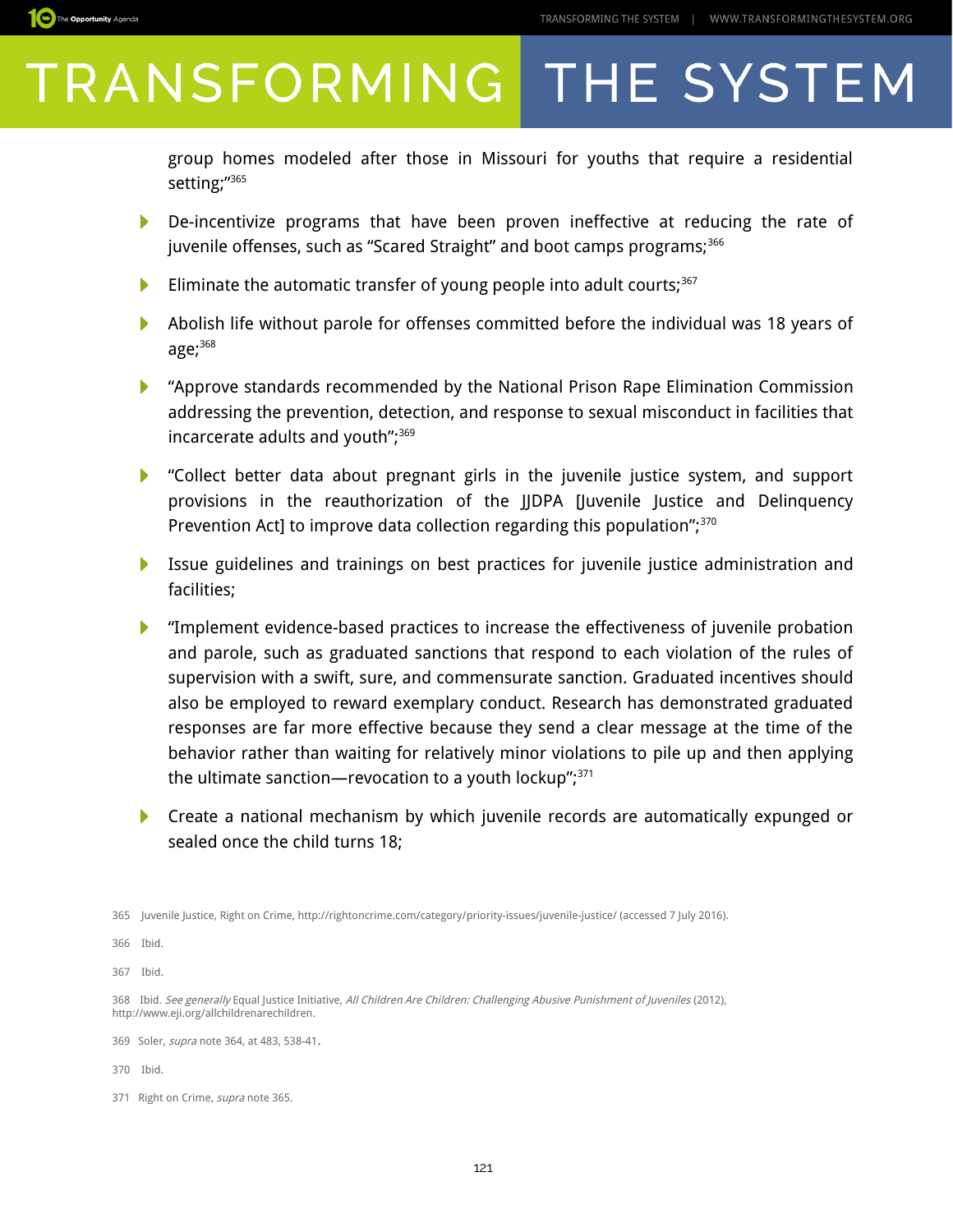

- Require the collection of publicly available data, disaggregated by race, religion, sex, gender, gender identity/expression, age, housing status, sexual orientation, HIV status, ethnicity, sexuality, immigration status, national origin, and religious affiliation, on the juvenile justice system at various points;
- Adopt protocols for promptly addressing racial, ethnic, gender, and other unwarranted disparities that the disaggregated data reveal.<sup>[372](#page-3-0)</sup>

#### **Congress and state legislatures** should:

- Require collaboration between the juvenile justice system and the child welfare systems;<sup>[373](#page-3-1)</sup>
- Develop and fund gender-specific programs that enhance girls' cultural strengths, promote trauma recovery, and provide information on female health and contraception;[374](#page-3-2)
- Provide mental health services that are sensitive to various genders and gender expressions and sexualities;
- **Fund services for LGBTQ youth and youth who have left their homes and reauthorize the** Runaway and Homeless Youth Act programs for \$165 million for financial year 2017;<sup>[375](#page-3-3)</sup>
- Develop independent monitoring systems for facilities;<sup>[376](#page-3-4)</sup>

<span id="page-3-3"></span>375 Current Status, The National Network for Youth,<https://www.nn4youth.org/policy-advocacy/fy2017-appropriations/>(accessed 7 July 2016).

<span id="page-3-4"></span>376 Center for Children's Law and Policy, *Independent Monitoring Systems for Juvenile Facilities* (Aug. 6, 2012), http://www.modelsforchange.net/publications/546

<span id="page-3-0"></span><sup>372</sup> To ensure that the system is fair, it is important that there is routine data collection that is supported by protocols for addressing disparities. For example, Native American youth appear to suffer from unfair application in juvenile justice matters as revealed by their disproportionate treatment and confinement. *See* Lakota People's Law Project, *supra* note 30, at 7. "The national average for new commitments to adult state prisons by Native<br>American youth is almost twice (1.84 times) that for white youth. In the youth were committed to adult prison from 1.3 to 18.1 times the rate of white youth."

<span id="page-3-1"></span><sup>373</sup> See Brian Goldstein, Crossover Youth: The Intersection of Child Welfare & Juvenile Justice, Juvenile Justice Information Exchange (Nov. 15, 2012); Improving Outcomes for Multi-System Involved Youth Who Cross Over Between Child Welfare and Juvenile Justice—Webinar Series, Office of Juvenile Justice and Delinquency Prevention, https://www.nttac.org/index.cfm?event=trainingCenter.traininginfo&eventID=27&from=training&dtab=1 (accessed 25 July 2016); Katie Ishizuka and Paul D. Ashton, Fostering Change: How Investing In D.C.'s Child Welfare System Can Keep Kids Out of the Prison Pipeline, Justice Policy Institute (April 9, 2013), http://www.justicepolicy.org/research/5165.

<span id="page-3-2"></span><sup>374</sup> See Understanding Trauma through a Gendered Lens, NCCD Center for Girls and Young Women; Barbara E. Bloom & Stephanie S. Covington, Gender-Specific Programming for Female Offenders: What is it and Why is it Important? The Center for Gender and Justice (Nov. 11, 1998), http://www.stephaniecovington.com/assets/files/13.pdf; National Council for Incarcerated and Formerly Incarcerated Women and Girls, http://thecouncil.us/ (last visited July 25, 2016)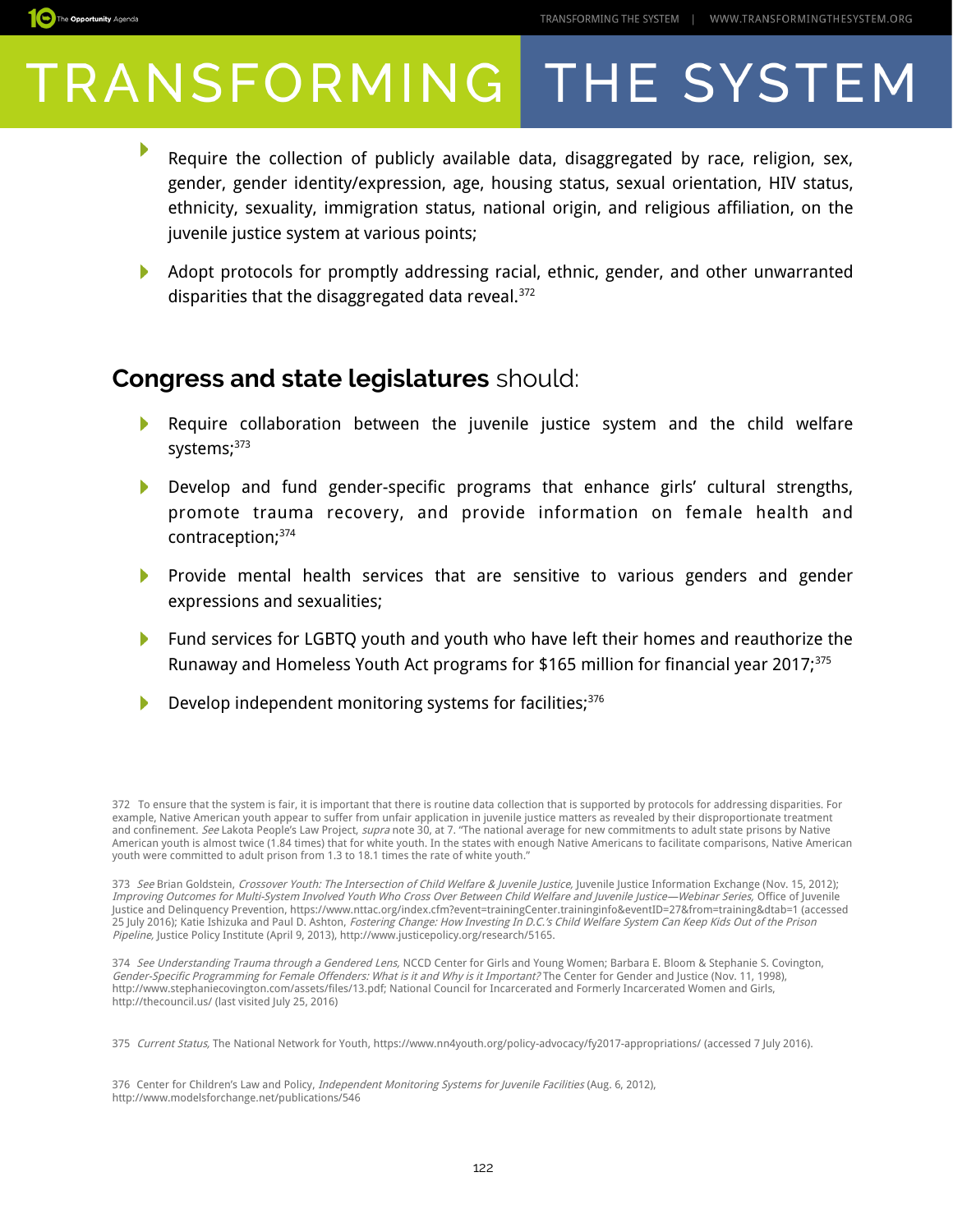

Develop racial impact strategies to eliminate racial disparities in the juvenile justice system.[377](#page-4-0)

#### Raising the age of criminal responsibility

We all want safer, more just communities for our children. But the criminal justice system has at times treated children like adults. "Adolescents are children, and prosecuting and placing them in the adult criminal justice system doesn't work for them and doesn't work for public safety."<sup>[378](#page-4-1)</sup> We know that adolescents are still developing with limited ability to properly judge their actions. We also know that they are highly amenable to change and rehabilitation. Yet, those who are tried and sentenced as adults, who spend critical years of maturation and personal development in incarcerated, are more likely to recidivate after their sentence and more likely to engage in a lifelong relationship with the criminal justice system.<sup>[379](#page-4-2)</sup> According to the federal Centers for Disease Control, young people transferred to the adult criminal justice system have approximately 34 percent more re-arrests for felony crimes than youth retained in the youth justice system.<sup>[380](#page-4-3)</sup> Around 80 percent of youth released from adult prisons reoffend, often going on to commit more serious crimes.<sup>[381](#page-4-4)</sup> What's more, when given lengthy sentences, youths are more likely to commit suicide.<sup>[382](#page-4-5)</sup> Some states routinely try 16- and 17-year-olds as adults. Each year in New York alone, which prosecutes all people over 16 as adults, over 50,000 16- and 17 year-olds face the possibility of prosecution as adults in criminal court—the vast majority for low-level crimes (75.3 percent are misdemeanors).<sup>[383](#page-4-6)</sup> Fourteen states have no minimum age for trying children as adults. Children as young as eight have been prosecuted as adults. Some states set the minimum age at 10, 12, or 13.<sup>[384](#page-4-7)</sup>

<span id="page-4-0"></span>377 Joshua Rovner, Disproportionate Minority Contact in the Juvenile Justice System, The Sentencing Project (May 2014), http://www.sentencingproject.org/wp-content/uploads/2015/11/Disproportionate-Minority-Contact-in-the-Juvenile-Justice-System.pdf;

<span id="page-4-1"></span>378 Raise the Age NY, Get The Facts, http://raisetheageny.com/get-the-facts (accessed 7 July 2016).

<span id="page-4-2"></span>379 Child Trends Data Bank, Young Adults in Jail or Prison (2012), http://www.childtrends.org/?indicators=young-adults-in-jail-or-prison.

<span id="page-4-3"></span>380 Robert Hahn et al., Centers for Disease Control and Prevention, Effects on Violence of Laws and Policies Facilitating the Transfer of Youth from the Juvenile to the Adult Justice System: Report on Recommendations of the Task Force on Community Preventive Services (Nov. 30, 2007),  [http://www.cdc.gov/mmwr/preview/mmwrhtml/rr5609a1.htm.](http://www.cdc.gov/mmwr/preview/mmwrhtml/rr5609a1.htm)

<span id="page-4-4"></span>381 National Campaign to Reform State Juvenile Justice Systems, The Fourth Wave: Juvenile Justice Reforms for the Twenty-First Century 20 (2013), http://raisetheageny.com/wp-content/uploads/2011/08/The-Fourth-Wave.pdf.

<span id="page-4-5"></span>382 They are also more likely to be raped and assaulted in adult prisons and exhibit the aggression that accompanies victimization. Vincent Shiraldi & Jason Zeidenberg, T*he Risks Juveniles Face When They Are Incarcerated With Adults,* Justice Policy Institute (1997), http://www.justicepolicy.org/images/upload/97-02\_rep\_riskjuvenilesface\_jj.pdf.

<span id="page-4-6"></span>383 Raise the Age NY, supra note 378.

The Opportunity Agenda

<span id="page-4-7"></span>384 Children in Prison, Equal Justice Initiative,<http://www.eji.org/childrenprison>(accessed 7 July 2016).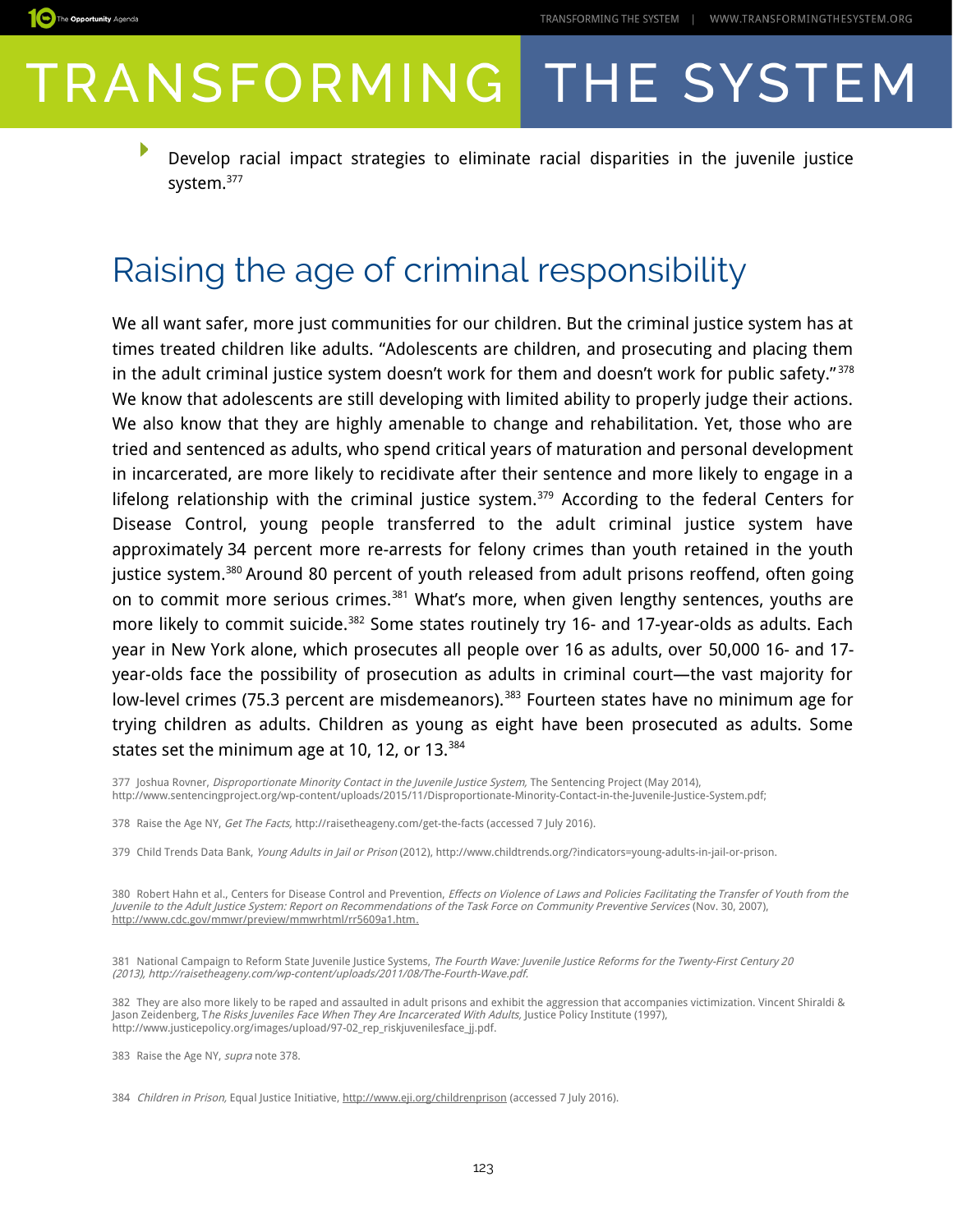

Extensive research has shown that the relevant parts of the brain that govern "impulsivity, judgment, planning for the future, foresight of consequences, and other characteristics that make people morally culpable" do not reach maturity until the early or mid-twenties. Contrary to the arbitrary designation of 18 as the age of maturity, experts place the "biological" age of maturity between 22 and 25 years of age.<sup>[385](#page-5-0)</sup>

#### To remedy this situation, **Congress and state**

#### **legislatures**should:

- Raise the age of criminal responsibility in adult court to at least 18 years of age in every ▶ jurisdiction in the country including instituting a minimum age for processing in adult criminal court where none exists;<sup>[386](#page-5-1)</sup>
- Progressively raise the age of juvenile court jurisdiction to at least 21 years old with additional, gradually diminishing protections for young adults up to age 24 or 25. $387$

### Eliminating unfair sex-related registries for youth

Everyone deserves a chance to grow and change over time. Yet young people who have been convicted of a sex crime while children may find themselves paying for the consequences of their conduct for the rest of their lives through mandatory registration on sex-related registries. Due to laws written to consider the age of the victim but not the age of the person who committed the act, youth are often disproportionally punished for normal or experimental sexual behavior. Child registrants include kids who played games of "doctor" with other children, high school streakers and flashers, and teens who had consensual sex with near-age peers. Children can be placed on registries for sex-related acts they commit when they are as young as 8, 10, and 12 years old.

<span id="page-5-2"></span>387 Ibid.

<span id="page-5-0"></span><sup>385</sup> Tony Cox, Brain Maturity Extends Well Beyond Teen Years, NPR (Oct. 11, 2011), http://www.npr.org/templates/story/story.php?storyId=141164708.

<span id="page-5-1"></span><sup>386</sup> Vincent Schiraldi et al., U.S. Department of Justice, National Institute of Justice, Community-Based Responses to Justice-Involved Young Adults (2015), https://www.ncjrs.gov/pdffiles1/nij/248900.pdf.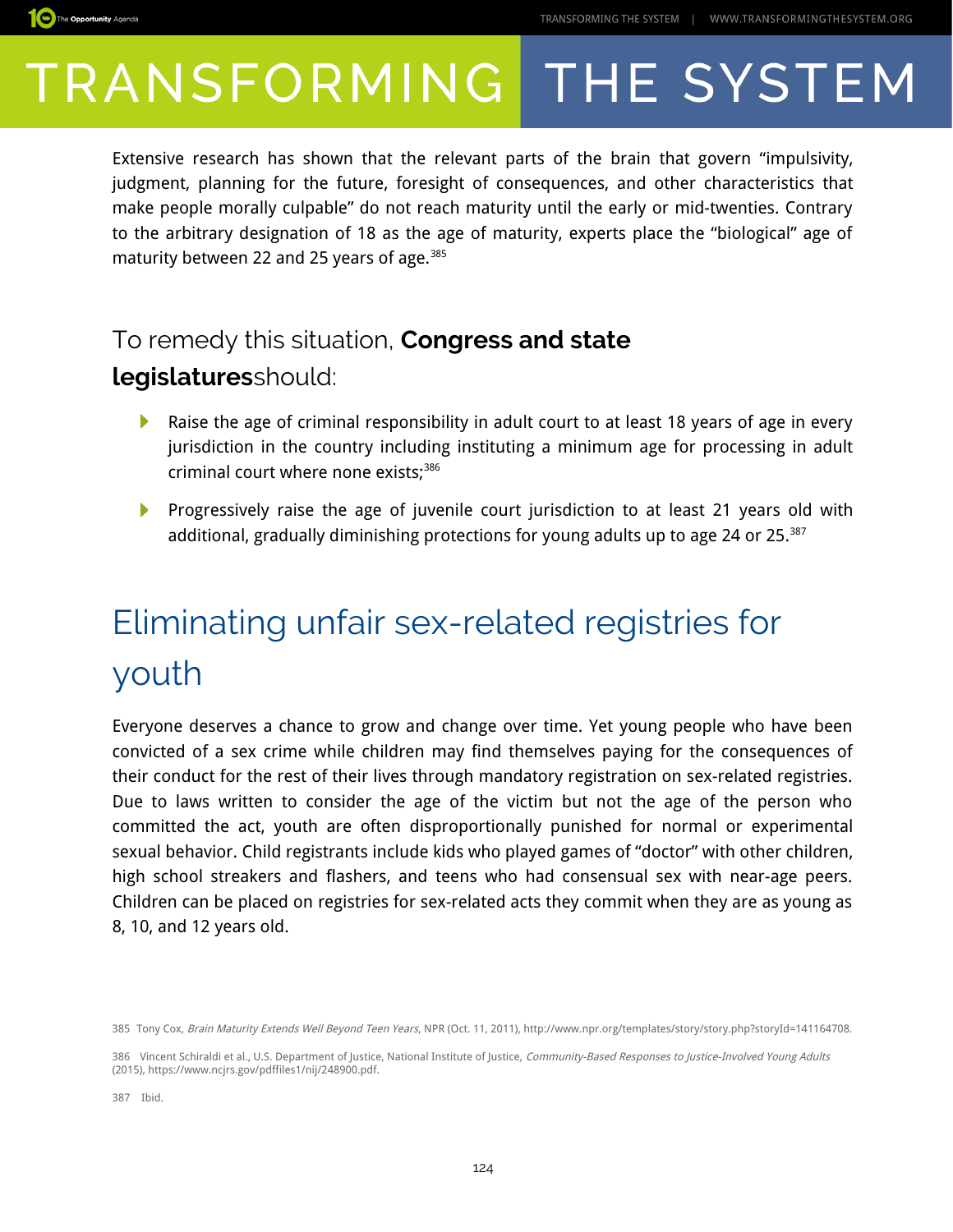

Young people who commit sex-related offenses need support to understand the impacts of their actions, and interventions to address the root causes. Registration and notification do not rehabilitate or reduce recidivism, and instead destroy children, families, and communities. These registries often require continuous registration and may have onerous restrictions that prevent these young people from moving on with their lives. There are currently 39 states that place children on registries. The U.S. Supreme Court has recently highlighted the importance of eliminating life sentences for children.<sup>[388](#page-6-0)</sup> These registries are essentially life sentences for children.[389](#page-6-1) Our former Communications Institute Fellow Nicole Pittman has committed herself to getting children off registries for sex-related offenses in the United States.

#### To eliminate unfair registries, **Congress and state legislatures**  should:<sup>[390](#page-6-2)</sup>

- "Explicitly exempt all persons who were below the age of 18 at the time of their offense ▶ from all sex offender registration, community notification, and residency restriction laws";<sup>[391](#page-6-3)</sup>
- Amend legislation so that youth adjudicated delinquents in juvenile court are no longer required to register for sex-related offenses under any circumstances;<sup>[392](#page-6-4)</sup>
- Immediately relieve young people currently required to of the duty to register;<sup>[393](#page-6-5)</sup> Þ
- Expunge all records relating to the registration status of young people;<sup>[394](#page-6-6)</sup> ▶
- ▶ Terminate all ongoing registration and notification requirements and restrictions upon the act's effective date;<sup>[395](#page-6-7)</sup>

<span id="page-6-4"></span>392 Ibid.

<span id="page-6-5"></span>393 Ibid.

<span id="page-6-6"></span>394 Ibid.

<span id="page-6-7"></span>395 Ibid.

<span id="page-6-0"></span><sup>388</sup> See Montgomery v. Louisiana, 577 U.S. \_\_ (2016) (holding that all young people sentenced to mandatory life without parole sentences are entitled to challenge the constitutionality of their sentences).

<span id="page-6-1"></span><sup>389</sup> Sarah Stillman, "The List," The New Yorker (Mar. 14, 2016), http://www.newyorker.com/magazine/2016/03/14/when-kids-are-accused-of-sexcrimes

<span id="page-6-2"></span><sup>390</sup> These requirements were devised following consultation with the Center for the Youth Registration.

<span id="page-6-3"></span><sup>391</sup> Nicole Pittman, Human Rights Watch, Raised on the Registry: The Irreparable Harm of Placing Children on Sex Offender Registries in the US (2013), https://www.opensocietyfoundations.org/reports/raised-registry-irreparable-harm-placing-children-sex-offender-registries-us; Justice Policy Institute, Registering Harm: How sex offense registries fail youth and communities (2011), http://www.justicepolicy.org/uploads/justicepolicy/documents/walsh\_act.pdf.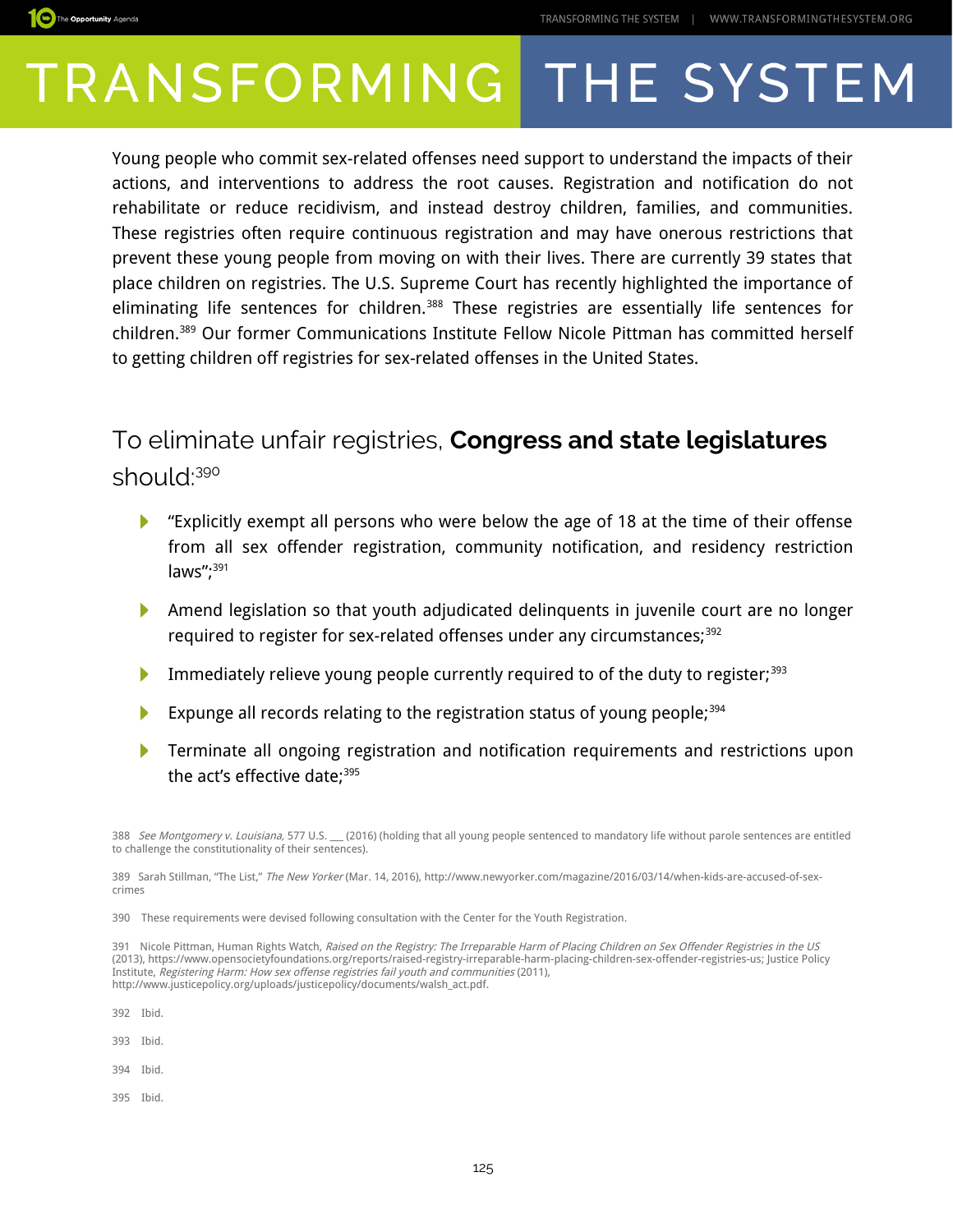

▶ Provide an avenue for individuals who believe that he or she should have been removed from the duty to register under the new law, but are still being required to register, to petition the court for relief of the duty to register.<sup>[396](#page-7-0)</sup>

#### Alternatively, they should:

- Eliminate the practice of placing youth adjudicated of sex-related offenses in juvenile ▶ court on registries for sex-related offenses;
- Remove youth under 18 convicted in adult court of sex-related offenses from registries, unless an evidence-based assessment indicates they are a high risk of committing sexual harm in the future; and
- Use a public health response to sex-related offenses that recognizes that treatment and prevention are more appropriate responses for persons accused of sex-related offenses,<sup>[397](#page-7-1)</sup> including comprehensive sexuality education.<sup>[398](#page-7-2)</sup>

#### Until youth registration is fully eliminated in all 50 states:

**Judges, defense attorneys,** and **prosecutors** should ensure that there is proper consideration concerning the possibility, requirements, and term of registration.

**Police** should eliminate the use of flyers or any form of publicized information about people on the registry in order to protect people on the registry for sex-related offenses from undue harassment.

### Preventing the "school to prison pipeline"

The tendency for overcriminalization has entered into schools.<sup>[399](#page-7-3)</sup> Many schoolchildren have been funneled into the criminal justice system due to overly punitive school disciplinary

<span id="page-7-0"></span>396 Ibid.

<span id="page-7-1"></span>397 Ibid.

<span id="page-7-2"></span>398 Ibid.

<span id="page-7-3"></span>399 Catherine Y. Kim et al., The School-to-Prison Pipeline: Structuring Legal Reform (2010).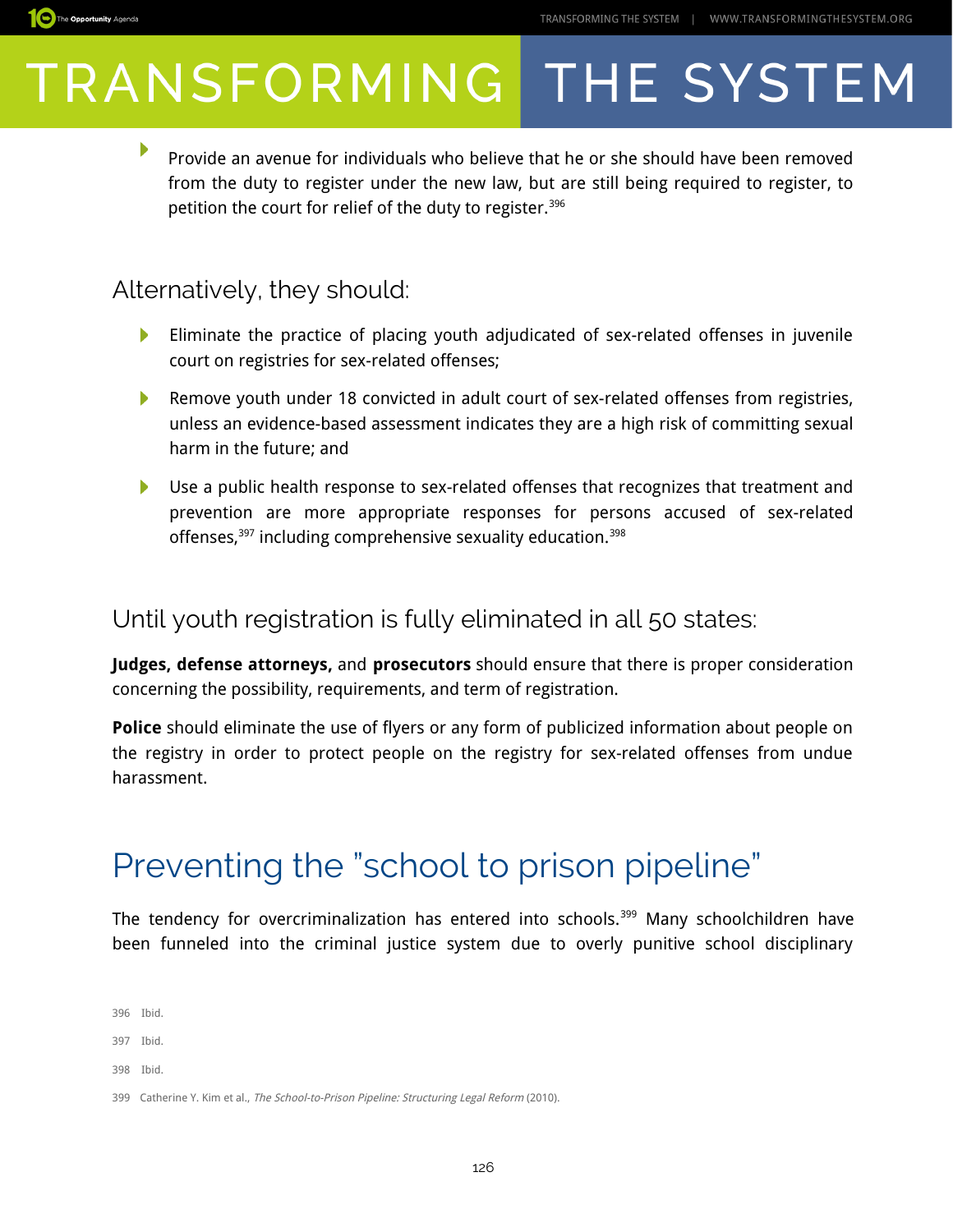

approaches and zero tolerance policies. [400](#page-8-0) There has been a trend of criminalizing schoolchildren for ridiculously minor acts of misconduct.<sup>[401](#page-8-1)</sup> For example, a Florida 5-year-old was handcuffed and charged with battery on a police officer in 2012,<sup>[402](#page-8-2)</sup> while a San Mateo 7year-old special education student was sprayed with pepper spray for climbing on furniture while at school in 2011.<sup>[403](#page-8-3)</sup> New York City, Houston, and Miami all employ more school police officers than they do school counselors.<sup>[404](#page-8-4)</sup>

There should be a concerted effort to replace these policies, which inappropriately channel large numbers of young people into the criminal justice system. The substantial investment in school policing should be replaced by culture and discipline strategies, such as restorative justice, that have been proven effective at keeping young people in school and keeping schools safe, as well as an increase in social services, school counselors, and school activities that enrich the environment in our nation's schools.

#### The **Department of Justice** should:

- Eliminate the funding of police officers in schools<sup>[405](#page-8-5)</sup> and invest in school-wide restorative justice program to improve school safety;<sup>[406](#page-8-6)</sup>
- Require that police officers deployed in schools enter a memorandum of understanding with the school district outlining the nature of school policing;<sup>[407](#page-8-7)</sup>

<span id="page-8-0"></span>400 Ibid.; see also Tanya E. Coke, National Association of Criminal Defense Attorneys, Criminal Justice in the 21st Century: Eliminating Racial and Ethnic Disparities in the Criminal Justice System 30 (2013), http://www.ushrnetwork.org/sites/ushrnetwork.org/files/2013\_racial\_disparity\_report.pdf.

<span id="page-8-1"></span>401 See, e.g., Chris McGreal, "The US Schools with Their Own Police," The Guardian (Jan. 12, 2012), https://www.theguardian.com/world/2012/jan/09/texas-police-schools (describing an incident where a 12-year-old was arrested for spraying perfume on herself); "Student Arrested For 'Passing Gas' at Fla. School," NBC News (Nov. 24, 2008), http://www.nbcnews.com/id/27898395/ns/us\_newsweird\_news/t/student-arrested-passing-gas-fla-school/#.V2ro3OsrKUk (recounting incident where a 13-year-old was arrested for passing gas).

<span id="page-8-2"></span>402 Dav Manoucheri, "5-Year-Old Handcuffed, Charged with Battery On Officer," NBC: KRCA 3 (Feb. 9, 2012), http://www.kcra.com/5-Year-Old-Handcuffed-Charged-With-Battery-On-Officer/12648852.

<span id="page-8-3"></span>403 Henry K. Lee, "San Mateo Pays Family of Boy Pepper-Sprayed by Cop," SFGate (Dec. 8, 2011), http://www.sfgate.com/bayarea/article/San-Mateopays-family-of-boy-pepper-sprayed-by-cop-2384518.php.

<span id="page-8-4"></span>404 Matt Barnum, Exclusive—Data Shows 3 of the 5 Biggest School Districts Hire More Security Officers than Counselors, 74 (Mar. 27, 2016). https://www.the74million.org/article/exclusive-data-shows-3-of-the-5-biggest-school-districts-hire-more-security-officers-than-counselors.

<span id="page-8-5"></span>405 Catherine Y. Kim & India Geronimo, American Civil Liberties Union, Policing in Schools: Developing a Governance Document for School Resource Officers in K-12 Schools (Aug. 2009), https://www.aclu.org/other/policing-schools-developing-governance-document-school-resource-officers-k-12 schools.

<span id="page-8-6"></span>406 See e.g., National Inst. for Justice, DOJ, Restorative Justice (2007; Office of Special Education Programs, U.S. Dep't of Education, Positive Behavioral Supports and Interventions, Is School-Wide Positive Behavior Support an Evidence-Based Practice? (2009).

<span id="page-8-7"></span>407 For model Memorandum of Understanding language, please see Ibid.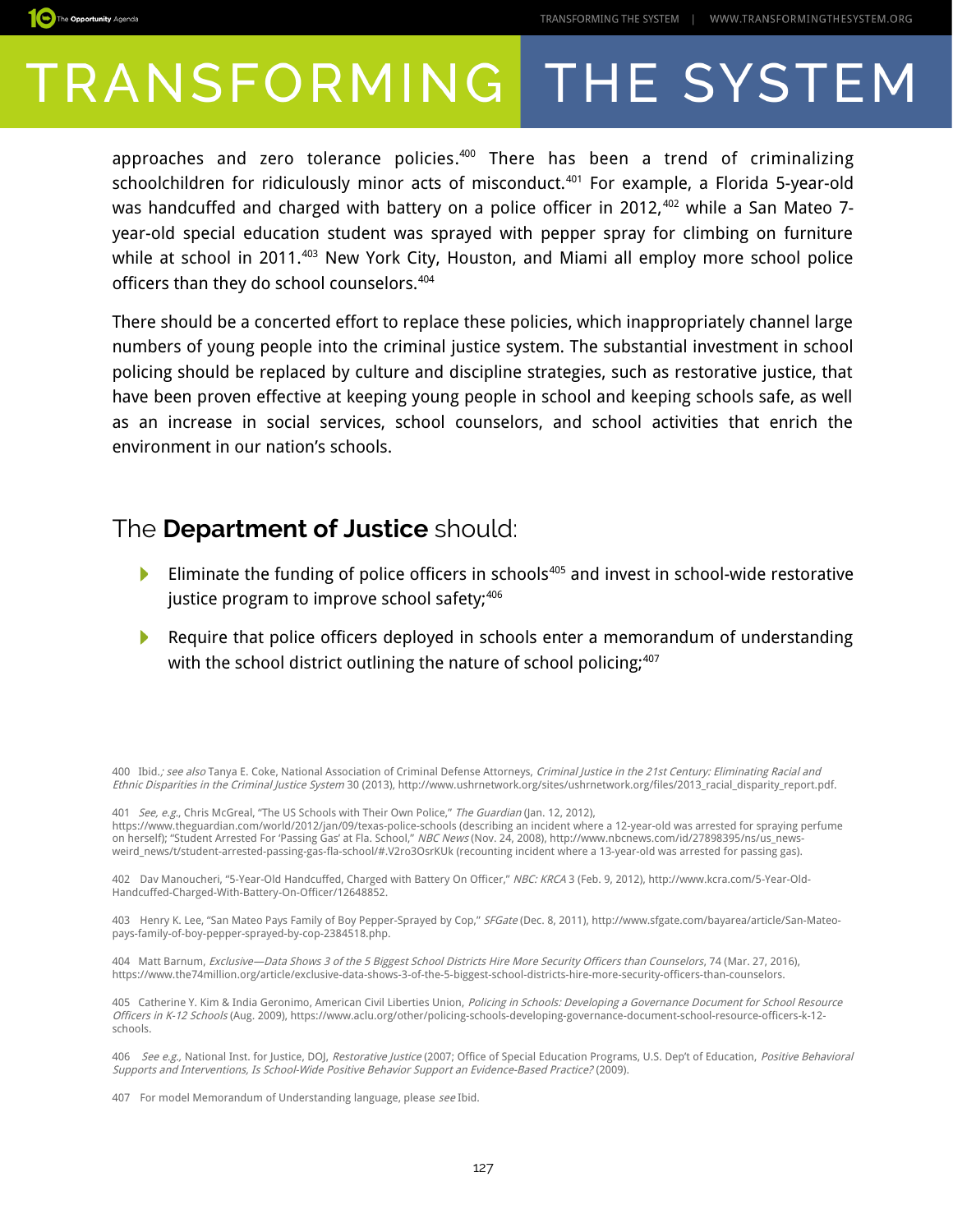

▶ Require that school-based law enforcement officers, including school police and school resource officers, who deployed pursuant to federal funding be trained to respect students' constitutional and other rights.<sup>[408](#page-9-0)</sup>

#### **Local government and school administrations** should require

the following:

- Adoption of policies that prioritize education over penalization, facilitating the repeal of И overly punitive school discipline policies that push schoolchildren into the criminal justice system;<sup>[409](#page-9-1)</sup>
- Elimination of "zero tolerance" policies, which reflect "a philosophy or policy that mandates the application of predetermined consequences, most often severe and punitive in nature, that are intended to be applied regardless of the gravity of behavior, mitigating circumstances, or situational context in schools",<sup>[410](#page-9-2)</sup>
- That referrals to law enforcement should be viewed as a last resort and used only when needed to ensure public safety;<sup>[411](#page-9-3)</sup>
- Maintenance by schools of publicly available data on student disciplinary measures and ▶ referrals to law enforcement agencies, disaggregated by students' race, gender, sexuality, nationality, and eligibility for free or reduced lunch;<sup>[412](#page-9-4)</sup>
- Implementation of restorative justice practices by school districts to eliminate harsh disciplinary procedures and avoid criminalization in the classroom.<sup>[413](#page-9-5)</sup>

- <span id="page-9-3"></span>411 Ibid.
- <span id="page-9-4"></span>412 Ibid.
- <span id="page-9-5"></span>413 Ibid.

<span id="page-9-0"></span><sup>408</sup> Kim & Geronimo, supra note 405.

<span id="page-9-1"></span><sup>409</sup> Ibid.

<span id="page-9-2"></span><sup>410</sup> American Psychological Association Zero Tolerance Task Force, Are Zero Tolerance Policies Effective in the Schools?: An Evidentiary Review and Recommendations (2008), http://www.apa.org/pubs/info/reports/zero-tolerance.pdf (finding that "zero tolerance" are largely ineffective at promoting school safety).